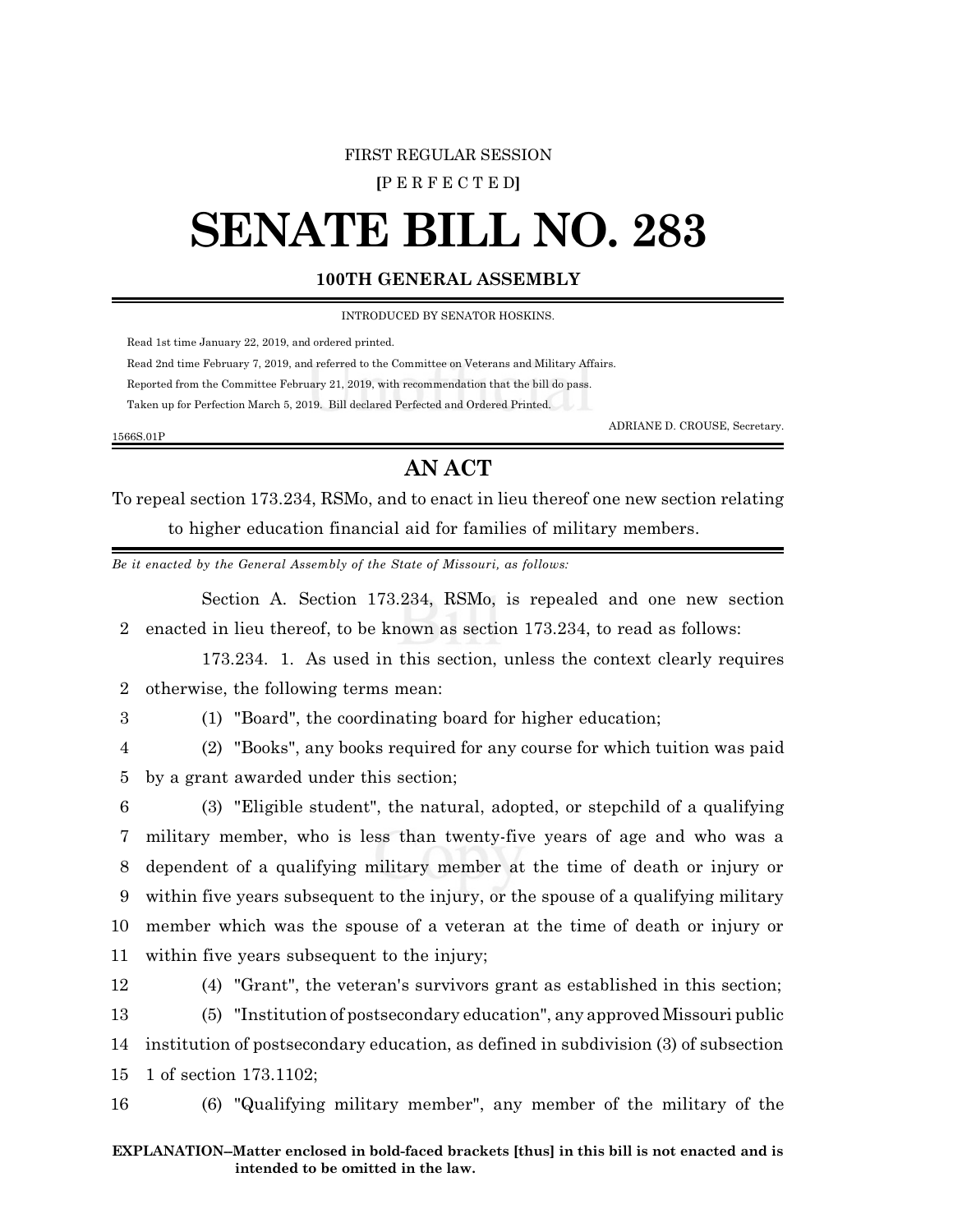United States, whether active duty, reserve, or National Guard, who served in the military after September 11, 2001, during time of war and for whom the following criteria apply:

 (a) A veteran was a Missouri resident when first entering the military service or at the time of death or injury;

 (b) A veteran died or was injured as a result of combat action or a veteran's death or injury was certified by the Department of Veterans' Affairs medical authority to be attributable to an illness or accident that occurred while serving in combat, or became eighty percent disabled as a result of injuries or accidents sustained in combat action after September 11, 2001; and

 (c) "Combat veteran", a Missouri resident who is discharged for active duty service having served since September 11, 2001, and received a DD214 in a geographic area entitled to receive combat pay tax exclusion exemption, hazardous duty pay, or imminent danger pay, or hostile fire pay;

(7) "Survivor", an eligible student of a qualifying military member;

 (8) "Tuition", any tuition or incidental fee, or both, charged by an institution of postsecondary education for attendance at the institution by a student as a resident of this state. The tuition grant shall not exceed the amount of tuition charged a Missouri resident at the University of Missouri-Columbia for attendance.

 2. Within the limits of the amounts appropriated therefor, the coordinating board for higher education shall award annually up to twenty-five grants to survivors of qualifying military members to attend institutions of postsecondary education in this state, which shall continue to be awarded annually to eligible recipients as long as the recipient achieves and maintains a cumulative grade point average of at least two and one-half on a four-point scale, or its equivalent. If the waiting list of eligible survivors exceeds fifty, the coordinating board may petition the general assembly to expand the quota. If the quota is not expanded, then the eligibility of survivors on the waiting list shall be extended.

 3. A survivor may receive a grant under this section only so long as the survivor is enrolled in a program leading to a certificate, or an associate or baccalaureate degree. In no event shall a survivor receive a grant beyond the completion of the first baccalaureate degree, regardless of age.

4. The coordinating board for higher education shall:

(1) Promulgate all necessary rules and regulations for the implementation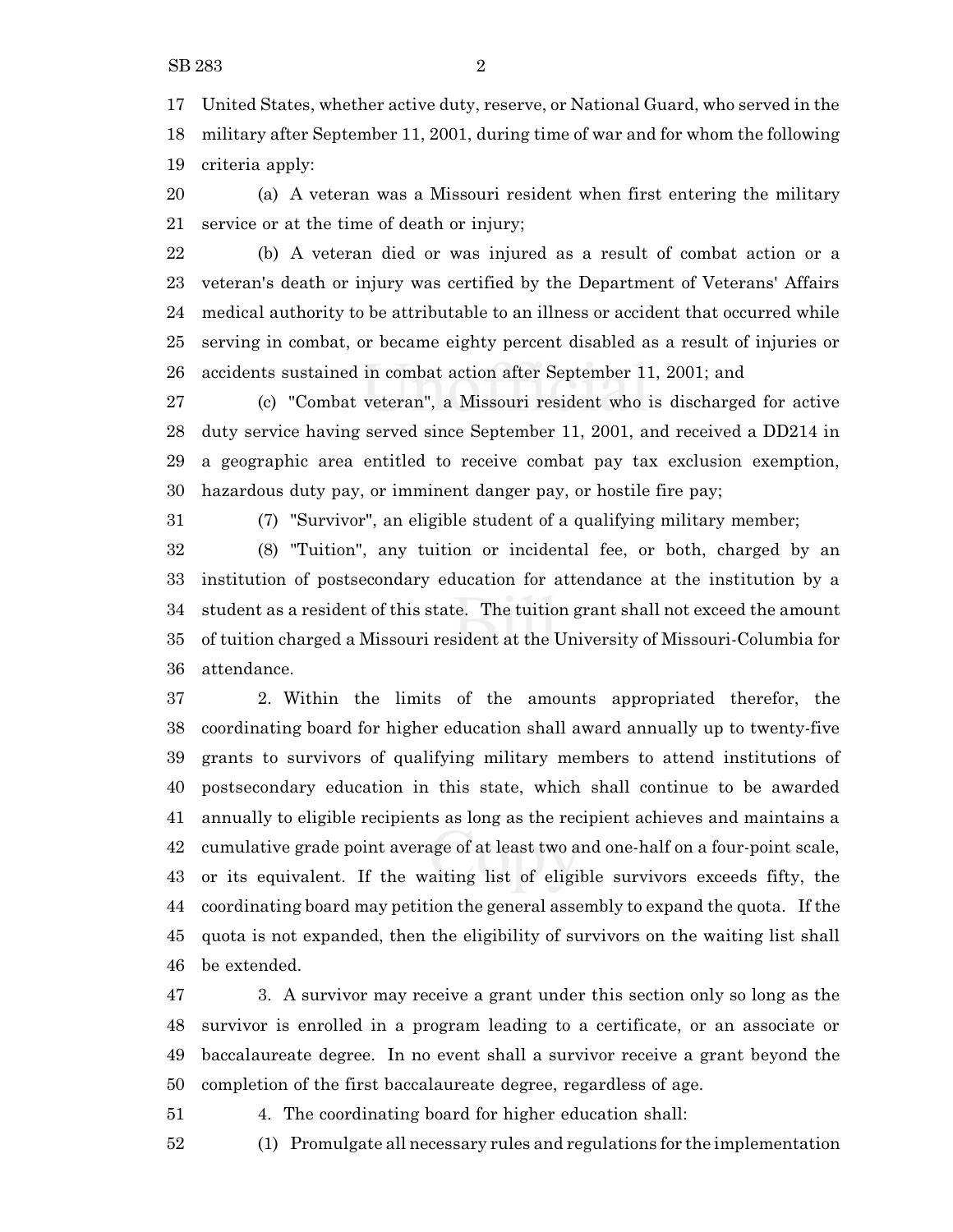of this section; and

 (2) Provide the forms and determine the procedures necessary for a survivor to apply for and receive a grant under this section.

 5. Any rule or portion of a rule, as that term is defined in section 536.010, that is created under the authority delegated in this section shall become effective only if it complies with and is subject to all of the provisions of chapter 536 and, if applicable, section 536.028. This section and chapter 536 are nonseverable and if any of the powers vested with the general assembly pursuant to chapter 536 to review, to delay the effective date, or to disapprove and annul a rule are subsequently held unconstitutional, then the grant of rulemaking authority and any rule proposed or adopted after August 28, 2008, shall be invalid and void.

 6. In order to be eligible to receive a grant under this section, a survivor shall be certified as eligible by the Missouri veterans' commission.

 7. A survivor who is enrolled or has been accepted for enrollment as an undergraduate postsecondary student at an approved institution of postsecondary education, and who is selected to receive a grant under this section, shall receive the following:

 (1) An amount not to exceed the actual tuition charged at the approved institution of postsecondary education where the survivor is enrolled or accepted for enrollment;

 (2) An allowance of up to two thousand dollars per semester for room and board; and

 (3) The actual cost of books, up to a maximum of five hundred dollars per semester.

 8. A survivor who is a recipient of a grant may transfer from one approved public institution of postsecondary education to another without losing his or her entitlement under this section. The board shall make necessary adjustments in the amount of the grant. If a grant recipient at any time withdraws from the institution of postsecondary education so that under the rules and regulations of that institution he or she is entitled to a refund of any tuition, fees, room and board, books, or other charges, the institution shall pay the portion of the refund to which he or she is entitled attributable to the grant for that semester or similar grading period to the board.

 9. If a survivor is granted financial assistance under any other student aid program, public or private, the full amount of such aid shall be reported to the board by the institution and the eligible survivor.